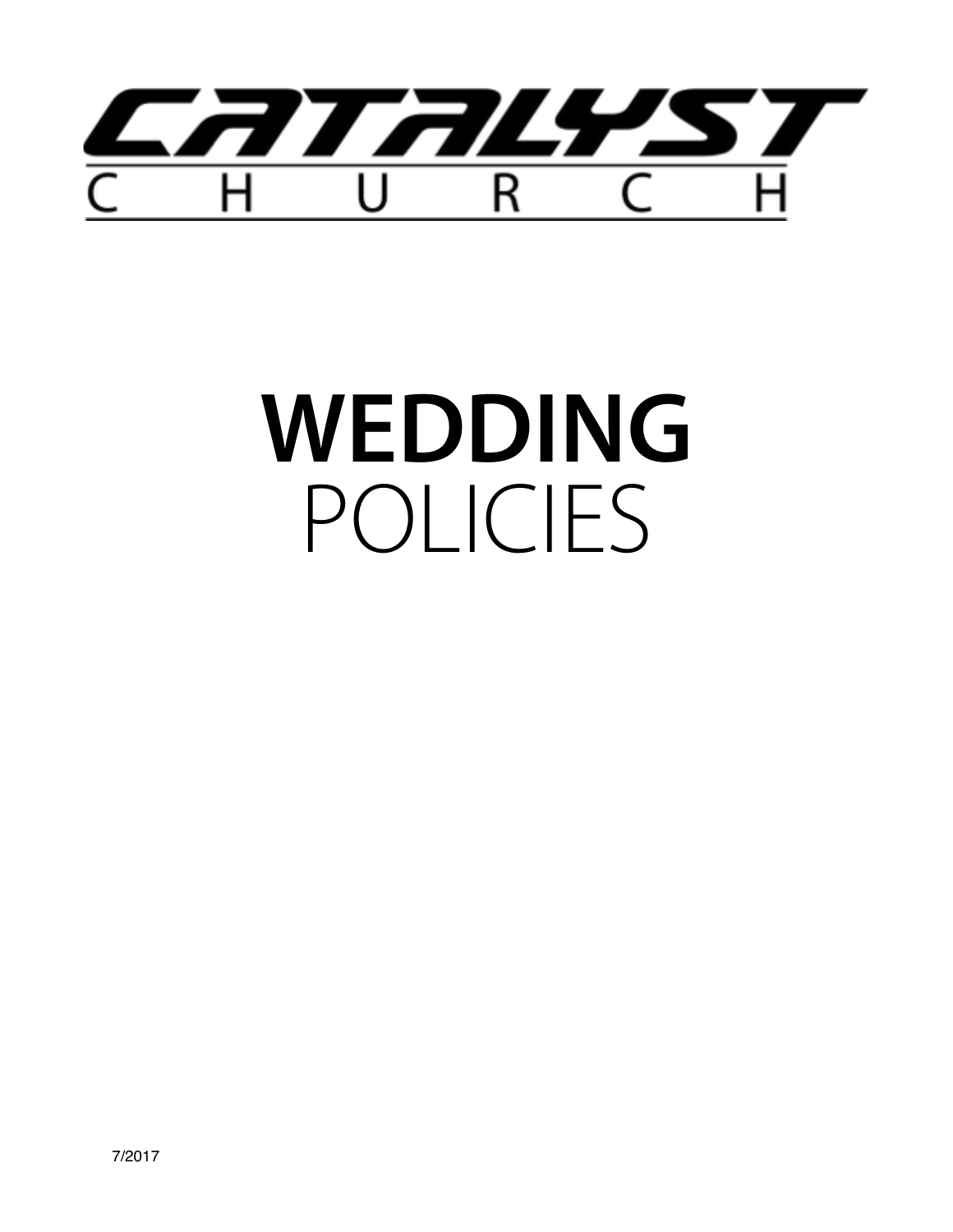We are excited for you as you plan your special day. We are also honored that you would consider CATALYST CHURCH and the staff to be a part of your wedding day. The following information will help you make an informed decision about your wedding.

> Sincerely, Admin Team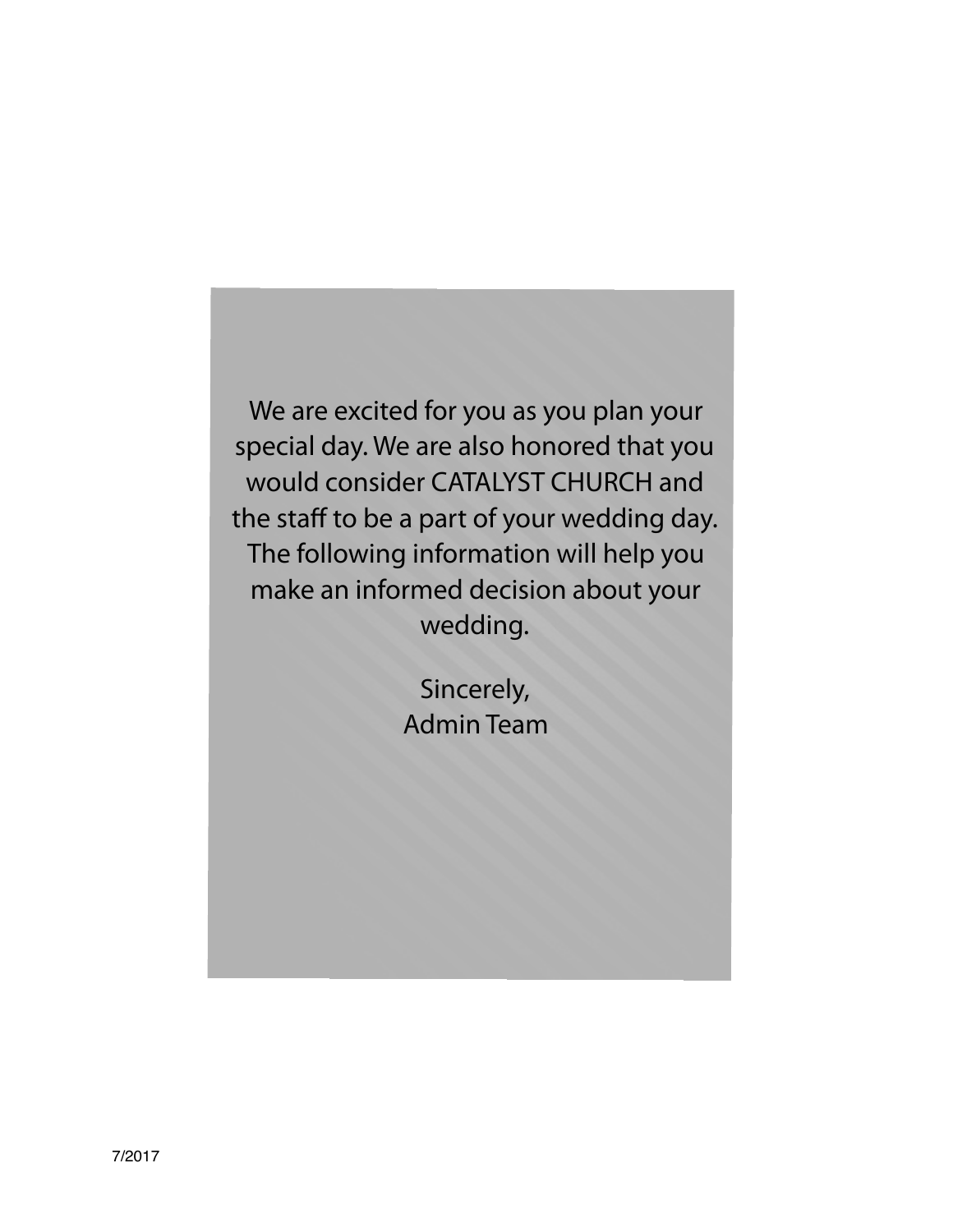# **Step 1 - Contact CATALYST CHURCH Office**

This visit, phone call or email will allow CATALYST CHURCH to get to know you as a couple and give us an opportunity to explain to you more about how we do weddings and pre-marital coaching at CATALYST CHURCH.

No children are allowed to accompany you at the interview or any other meetings, so as not to be a distraction.

#### **Step 2 - Contract & Payment**

Submit wedding contract (attached at the end of this handbook) to the CATALYST CHURCH office or email to [bernadette@ignitephx.com](mailto:bernadette@ignitephx.com)

Someone from the CATALYST CHURCH office will contact you about any applicable fees.

- Dates are first come, first serve.
- No weddings may be scheduled the weekend prior, of or after Easter or Christmas.
- All CATALYST CHURCH events on the calendar take precedence over wedding dates.
- 10am is the earliest time and 3pm is the latest time of the day for Saturday weddings.
- No Sunday weddings.

#### **Step 3 - Marriage 101**

Marriage 101 is a 2-hour pre-marital coaching class that covers topics such as Biblical roles for a husband and wife, finances, 5 Love Languages, expectations, baggage, communication and conflict management. These tools will equip you to have a Christ-centered and successful marriage. Marriage 101 happens 3-4 times per year.

Call the CATALYST CHURCH office or visit *[CatalystAZ.com](http://CatalystAZ.com)* for the date and details of the next Marriage 101.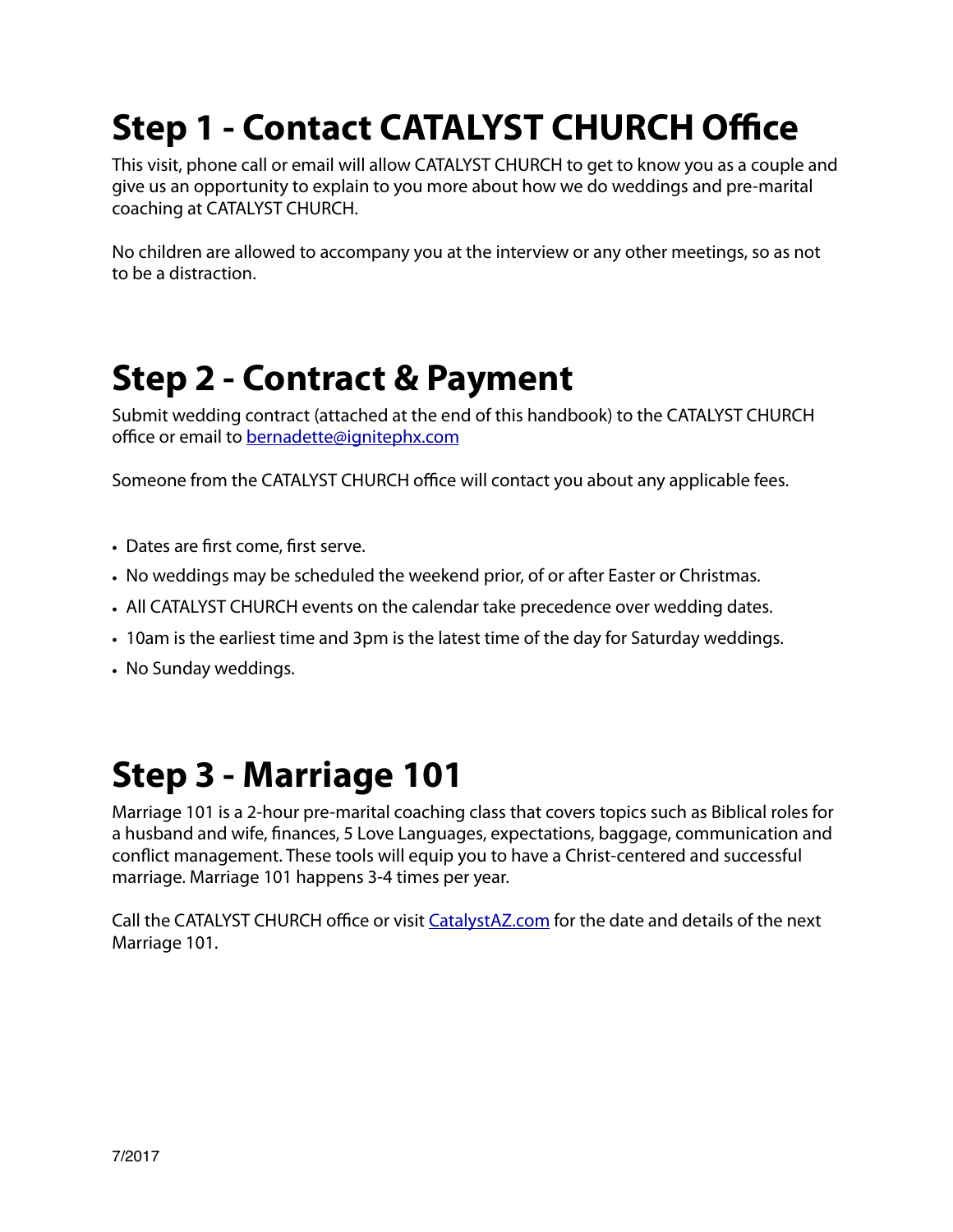## **Step 4 - Meeting with a Pastor**

The second phase of pre-marital coaching at CATALYST CHURCH is a meeting with a pastor. The purpose of this meeting is to continue the pre-marital coaching in a customized way addressing the specific needs, questions and/or concerns of the couple. We want to give each couple personal attention because your marriage, not just your wedding, matters to us.

Schedule this meeting around eight weeks prior to your wedding date. Call the CATALYST CHURCH office to make the appointment.

**Step 3 and Step 4 both need to take place prior to your wedding day.** Call the CATALYST CHURCH office and ask about the dates of the next Marriage 101.

# **Step 5 - Meeting with Wedding Coordinator**

In this meeting you will finalize the details of the wedding rehearsal and the wedding ceremony.

# **Catalyst Church Office**

623-849-2363

[CatalystAZ.com](http://CatalystAZ.com)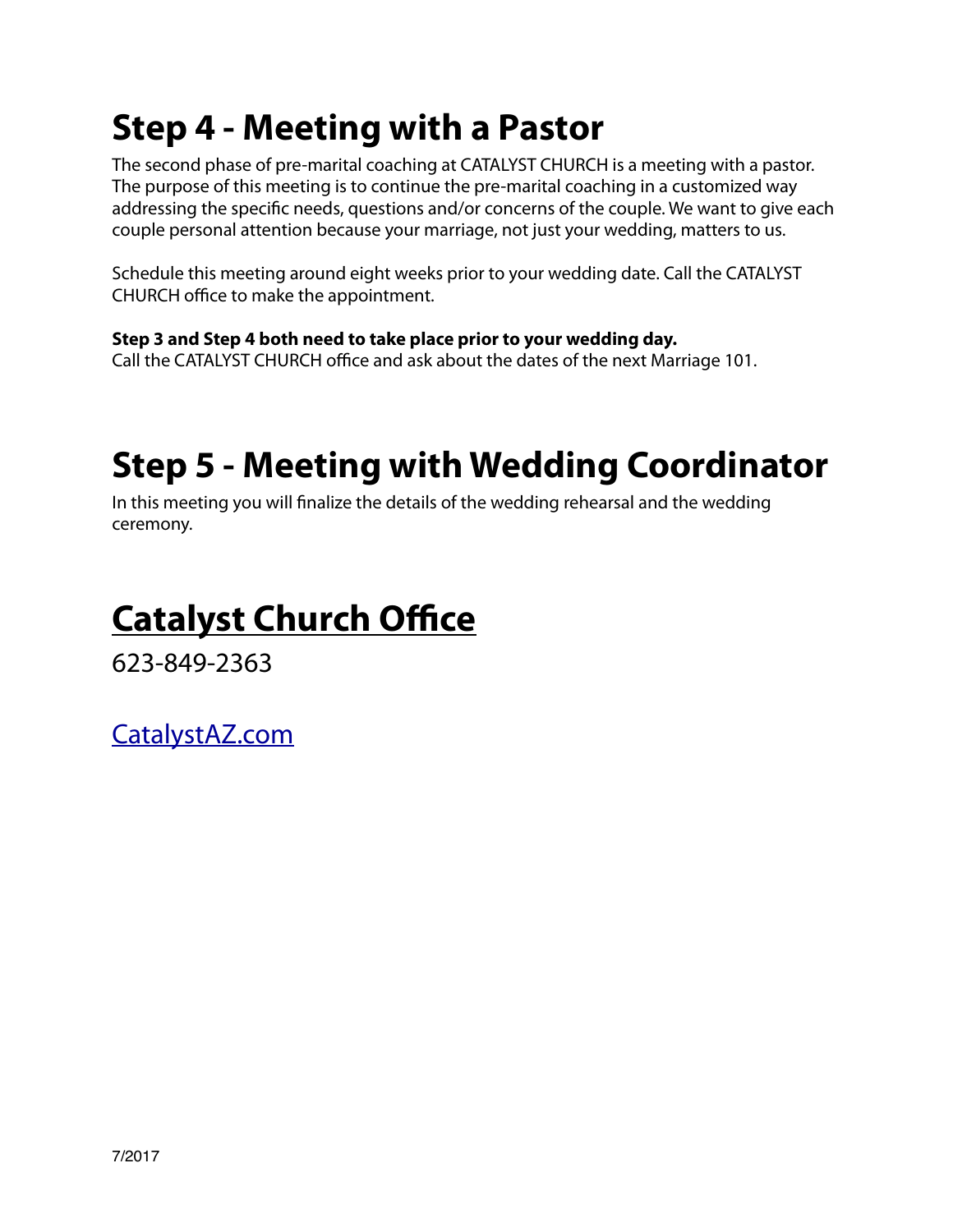## **Important Policies**

- CATALYST CHURCH does not host any receptions.
- No weddings may be scheduled the weekend prior, of or after Easter or Christmas.
- All CATALYST CHURCH stage props and auditorium decorations are considered permanent and take precedence over wedding preferences and decor.
- To be sensitive to the time of our pastors and coaches, we ask that you give us a 24-hour notice if you will be unable to attend your interview or a pre-marital coaching session.
- CATALYST CHURCH is a non-smoking campus.
- No alcohol of any kind is allowed on the CATALYST CHURCH campus.
- All video, visual and audio elements of the wedding ceremony must be submitted for approval and compatibility one week prior to the wedding ceremony.
- No bubbles or rice are allowed at the ceremony for clean up reasons.
- Just a reminder of our no tolerance policy on the church property: No Alcohol, No Drugs, No Firearms, No Smoking, No Violence

#### **Vow Renewals**

- Dates are first come first serve.
- All CATALYST CHURCH events take precedence over wedding dates.
- 3 PM on Saturday will be the last time of the day.
- There is no charge for renewals but gratuities are welcomed.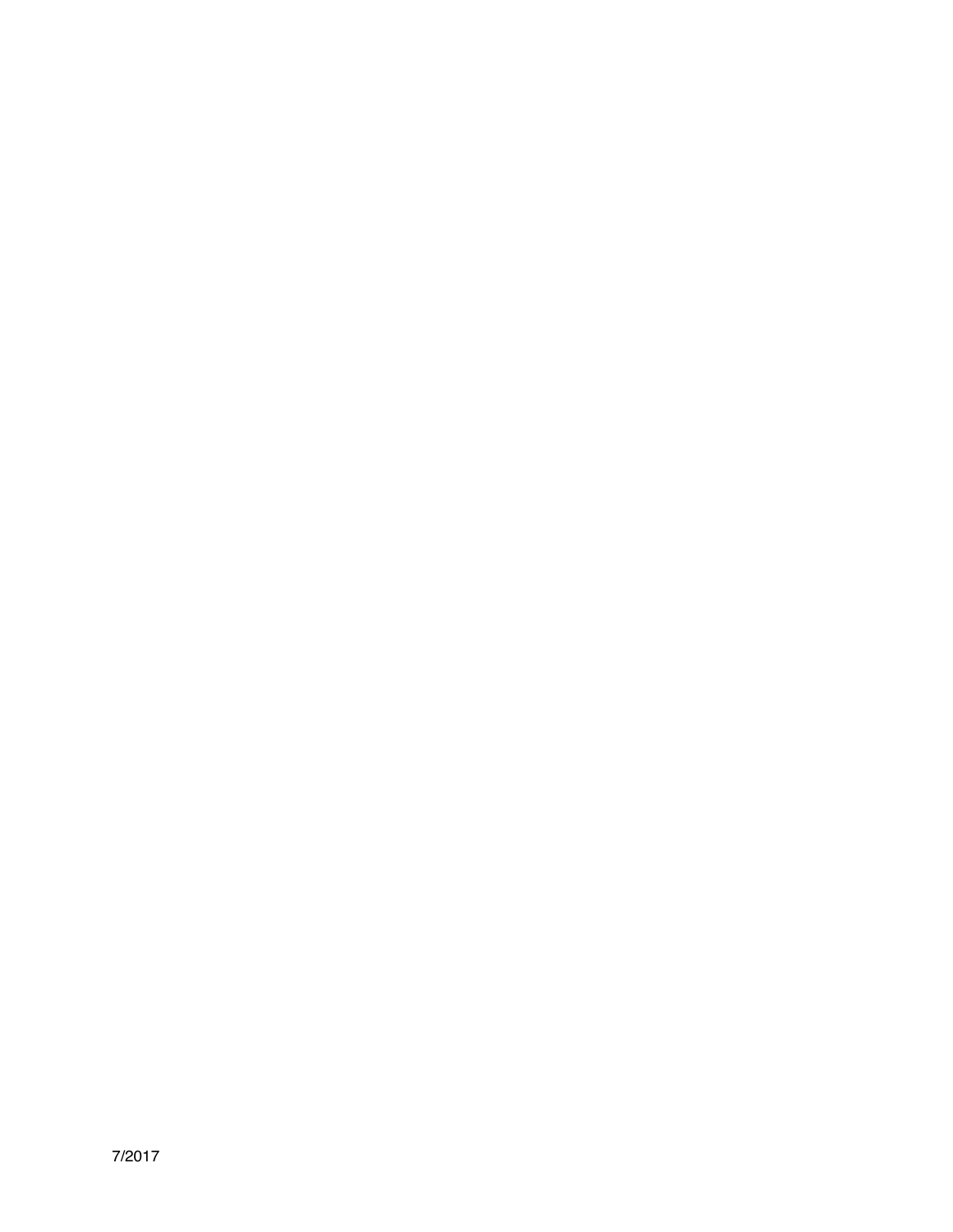# **Wedding/Vow Renewal Contract**

| <b>Bride's Name</b>              |                                                                   |                                                                                                                      |  |  |
|----------------------------------|-------------------------------------------------------------------|----------------------------------------------------------------------------------------------------------------------|--|--|
| <b>Contact Number</b>            |                                                                   |                                                                                                                      |  |  |
| Email                            |                                                                   |                                                                                                                      |  |  |
| Groom's Name                     |                                                                   |                                                                                                                      |  |  |
| <b>Contact Number</b>            |                                                                   |                                                                                                                      |  |  |
| Email                            |                                                                   | <u> 2008 - Jan James James James James James James James James James James James James James James James James J</u> |  |  |
|                                  | Wedding Date 1st Choice _______________________                   |                                                                                                                      |  |  |
|                                  | Wedding Date 2nd Choice _______________________                   |                                                                                                                      |  |  |
|                                  | Location (if at CATALYST CHURCH, indicate which campus)           |                                                                                                                      |  |  |
|                                  |                                                                   |                                                                                                                      |  |  |
| Expected Attendance ____________ |                                                                   |                                                                                                                      |  |  |
|                                  |                                                                   |                                                                                                                      |  |  |
|                                  | Rehearsal Location (if at CATALYST CHURCH, indicate which campus) |                                                                                                                      |  |  |
|                                  |                                                                   |                                                                                                                      |  |  |
| <b>Size of Wedding Party:</b>    |                                                                   |                                                                                                                      |  |  |
| Bridesmaid(s) ________           | Groomsmen                                                         |                                                                                                                      |  |  |
|                                  |                                                                   |                                                                                                                      |  |  |